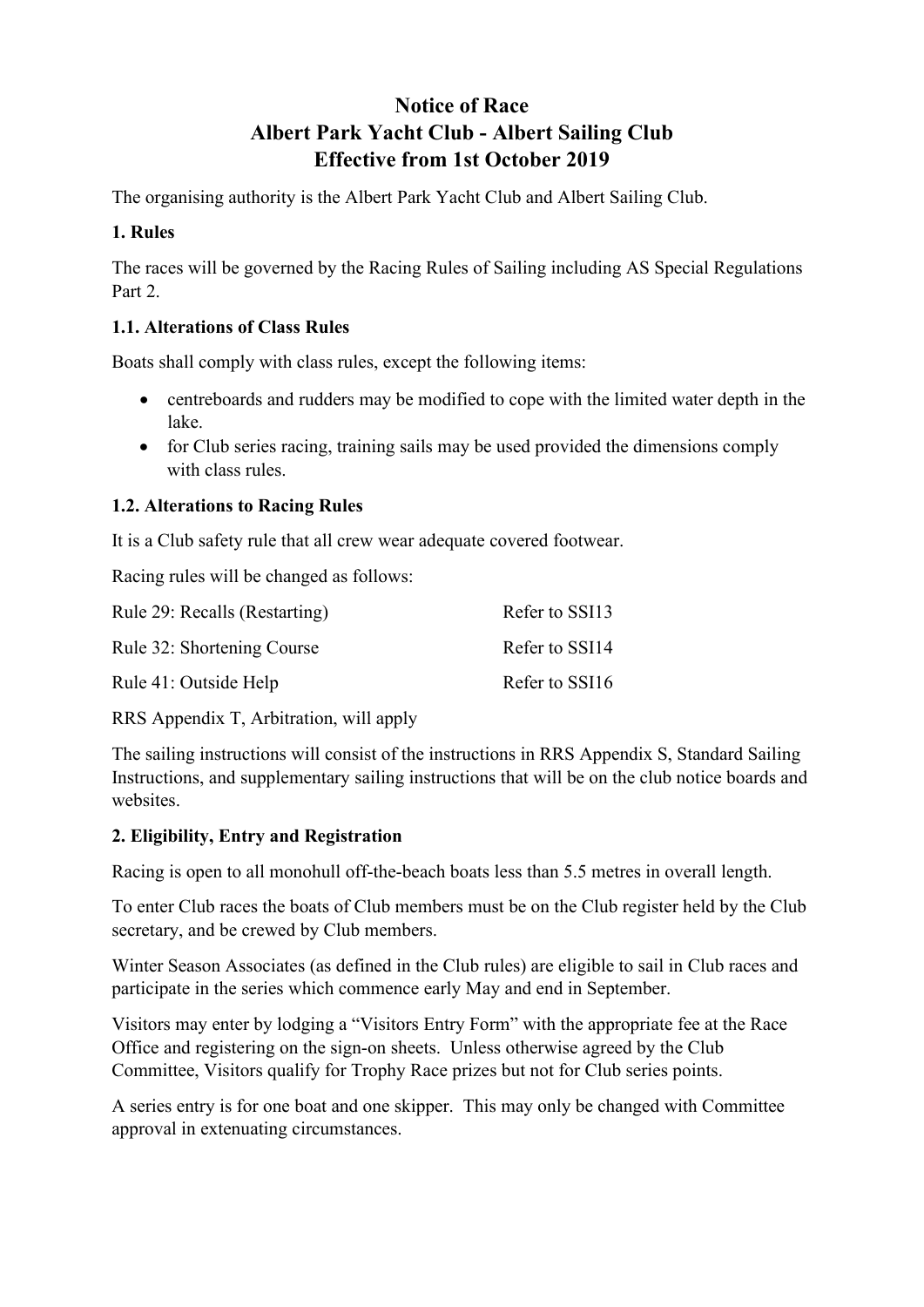### **3. Fees**

Provision for entry fees for Club racing is incorporated in the annual subscriptions. This may not cover regattas or special events.

Visitors shall pay an entry fee for each Club race entered. The applicable fee will be as determined by the Club Committee.

# **4. Schedule of Events**

The official Club Racing Schedule is as displayed on the Club Racing Noticeboard, on the Club website and in the Members Handbook.

### **5. Measurement**

Measurement checks may be made before or after any race.

### **6. Sailing Instructions**

The current version of the Supplementary Sailing Instructions will be displayed on the Club Racing Noticeboard and on the Club website.

### **7. Venue**

Racing will take place on Albert Park Lake.

### **8. The courses**

Courses will be as determined by the Race Officer.

### **9. Protests**

RRS Appendix T, Arbitration will apply, amended so that the arbitrator may form part of any subsequent protest committee.

#### **10. Scoring for Series**

Each boat's series score shall be the total of her race scores excluding her worst score once 5 races are completed, 2 worst scores when 8 races are completed, 3 worst scores when 11 races are completed and 4 worst scores when 14 races are completed.

Two races must be completed to constitute a series.

# **11. Disclaimer of Liability**

Competitors participate in Albert Park Yacht Club - Albert Sailing Club racing entirely at their own risk. See WS RRS 4 Decision to Race. The organising authority will not accept any liability for material damage or personal injury or death sustained in conjunction with, prior to or after Albert Sailing Club - Albert Park Yacht Club racing events.

#### **12. Insurance**

Each participating boat shall be insured with valid third-party liability insurance with a minimum cover of \$5,000,000 (recommended \$10,000,000) per incident or the equivalent.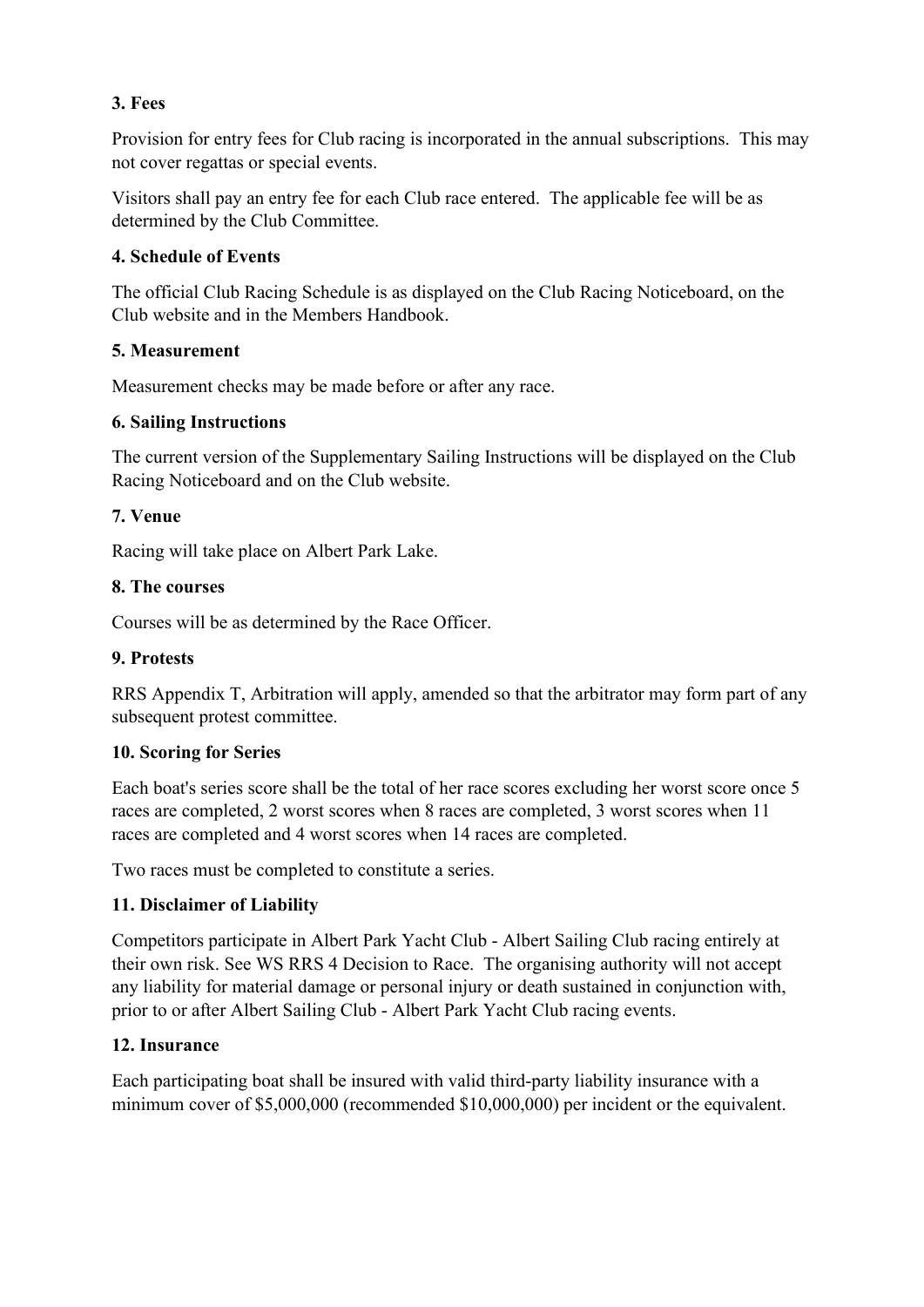#### **13. Trophies**

- **13.1** Awarding of Trophies for as detailed in Appendix A.
- **13.2** Awarding of Trophies for specifically for Albert Sailing Club members as detailed in Appendix B.
- **13.3** Awarding of trophies specifically for Albert Park Yacht Club members as detailed in Appendix C.

#### **14. Amendments**

Any amendments to this Notice of Race shall be posted on the Albert Park Yacht Club and Albert Sailing Club web sites, and on the Race Notice Board no later than 1 week prior to it taking effect.

# **Appendix A**

Trophies will be awarded in accordance with policy agreed to by both ASC and APYC Sailing Committee's as applicable from time to time. The current policy is;

Trophies for entrants comprising members from Albert Sailing Club and Albert Park Yacht Club for the Summer and Winter series will be awarded by class of boat or miscellaneous divisions based on Yardstick as follows;

- 1. Where an entrant has competed in 50% or more of races completed in a series, including average points race(s).
- 2. A win or place in the overall results of the Championship series will mean the skipper is not eligible for a trophy in the Handicap series.

| Less than 3 entries    | none                                  |
|------------------------|---------------------------------------|
| Three or four entrants | First Place overall                   |
| Five or six entrants   | First and Second Place overall        |
| Seven or more entrants | First, Second and third Place overall |

Trophies for Commodore's and Bill Hooper Series will be awarded for overall yardstick based fleet results.

Trophies for Individual Trophy Races will be awarded for First Place in Fleet based on yardstick.